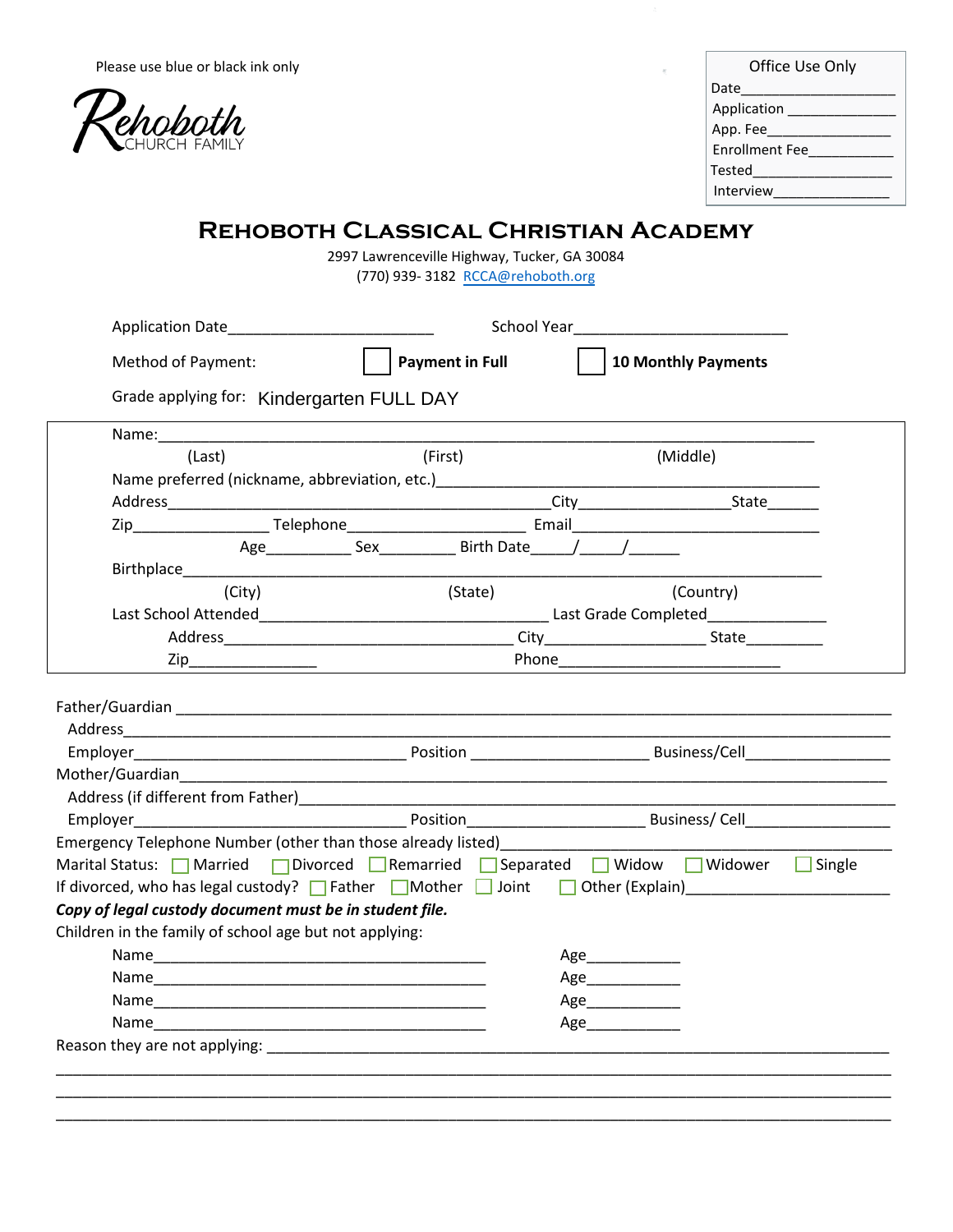

| Church Membership                                                                      |                                                                                                                                                                                                                                                                 |
|----------------------------------------------------------------------------------------|-----------------------------------------------------------------------------------------------------------------------------------------------------------------------------------------------------------------------------------------------------------------|
| (Church Attending)                                                                     |                                                                                                                                                                                                                                                                 |
| Address                                                                                |                                                                                                                                                                                                                                                                 |
|                                                                                        |                                                                                                                                                                                                                                                                 |
|                                                                                        |                                                                                                                                                                                                                                                                 |
|                                                                                        |                                                                                                                                                                                                                                                                 |
| Please check the appropriate answer:                                                   |                                                                                                                                                                                                                                                                 |
| Father, born again Christian (John 3:3-5) $\Box$ Yes $\Box$ No                         | Family Practice: Daily Devotions?<br>Yes<br>No                                                                                                                                                                                                                  |
| Mother, born again Christian (John 3:3-5) $\Box$ Yes $\Box$ No                         | Family Practice: Pray at Meals?<br>$\mathsf{e}$ s<br>No                                                                                                                                                                                                         |
| Has your child ever made a profession of faith in Christ? $\Box$ Yes                   | $\Box$ No                                                                                                                                                                                                                                                       |
| Church Attendance: regular (3-4 weeks a month), occasional (once per month), or seldom |                                                                                                                                                                                                                                                                 |
| Applicant                                                                              | Occasional<br><b>Seldom</b>                                                                                                                                                                                                                                     |
| Father<br>Regular                                                                      | _____________Occasional<br>___________________Seldom                                                                                                                                                                                                            |
| Mother<br>Regular                                                                      | Occasional<br>________________Seldom                                                                                                                                                                                                                            |
| В.                                                                                     | A. How do you provide spiritual training for children in the home?<br>A. How do you provide spiritual training for children in the home?<br>A.<br>What goals do you have in mind for the training and development of your child(ren) as individuals?___________ |
|                                                                                        | What are your reasons for wanting to enroll your children in Rehoboth Classical Christian Academy?                                                                                                                                                              |
|                                                                                        | Is there anything you feel we should know about your child in order to teach or discipline him/her effectively?                                                                                                                                                 |
|                                                                                        |                                                                                                                                                                                                                                                                 |
|                                                                                        |                                                                                                                                                                                                                                                                 |
| Yes $\Box$<br>$No \Box$                                                                | Does your child have any mental, emotional, or physical handicaps that may affect his/her activities or progress?                                                                                                                                               |
|                                                                                        |                                                                                                                                                                                                                                                                 |
|                                                                                        |                                                                                                                                                                                                                                                                 |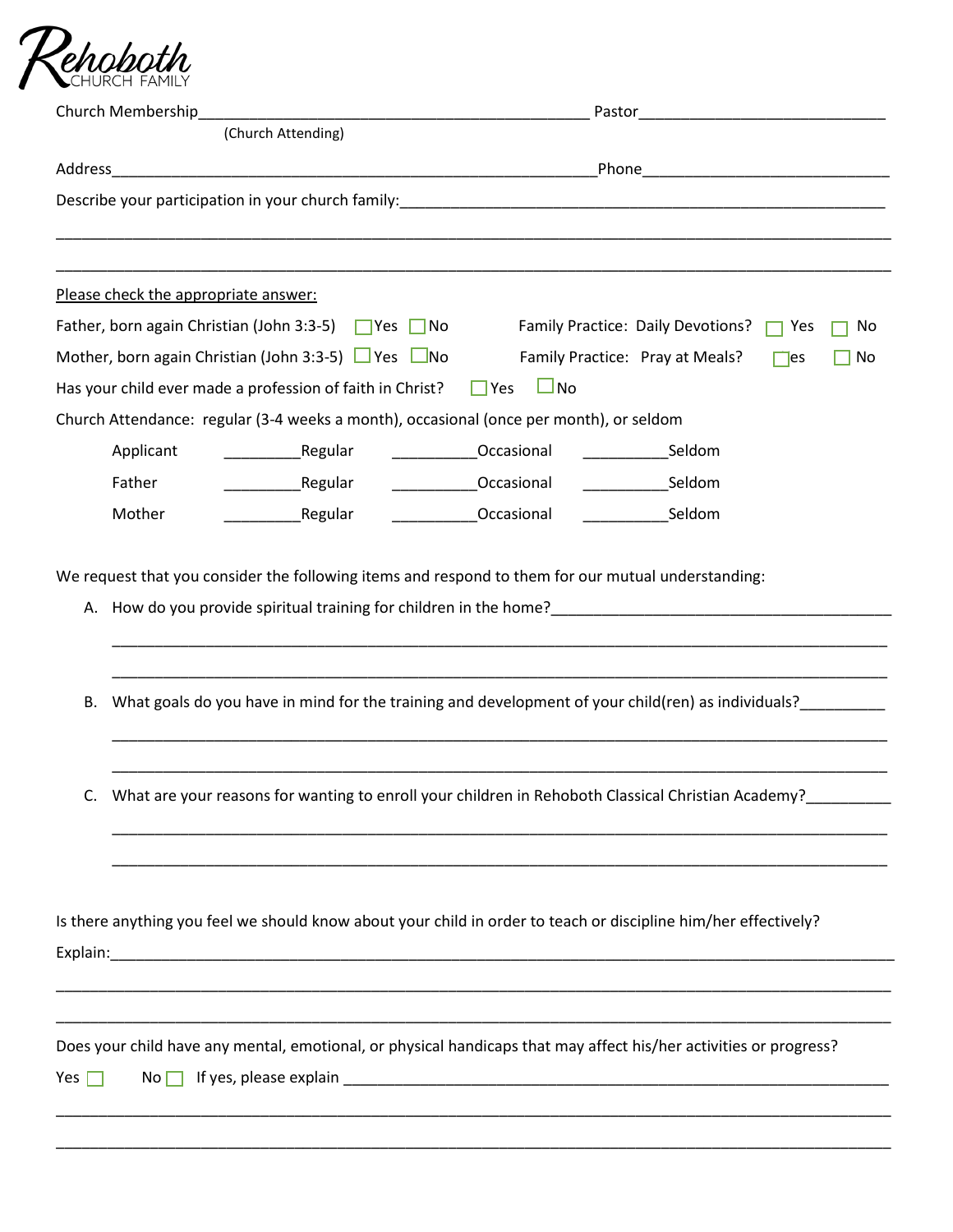

| Are there any diagnosed learning disabilities such as dyslexia, ADD, ADHD, etc. that require special treatment and/or                        |
|----------------------------------------------------------------------------------------------------------------------------------------------|
| programs?<br>Yes<br>No                                                                                                                       |
|                                                                                                                                              |
| Is child on medication?<br>If yes, please list medications and explain usage: _____________________________<br>Yes<br>No                     |
|                                                                                                                                              |
| Has your child been suspended, expelled, and/or asked to transfer to another school? Are there conduct or behavior<br>concerns?<br>Yes<br>No |
|                                                                                                                                              |
|                                                                                                                                              |
|                                                                                                                                              |
|                                                                                                                                              |
|                                                                                                                                              |
| We hereby certify that the above answers are true and are made with no reservation beyond those in the attached                              |
| explanations.                                                                                                                                |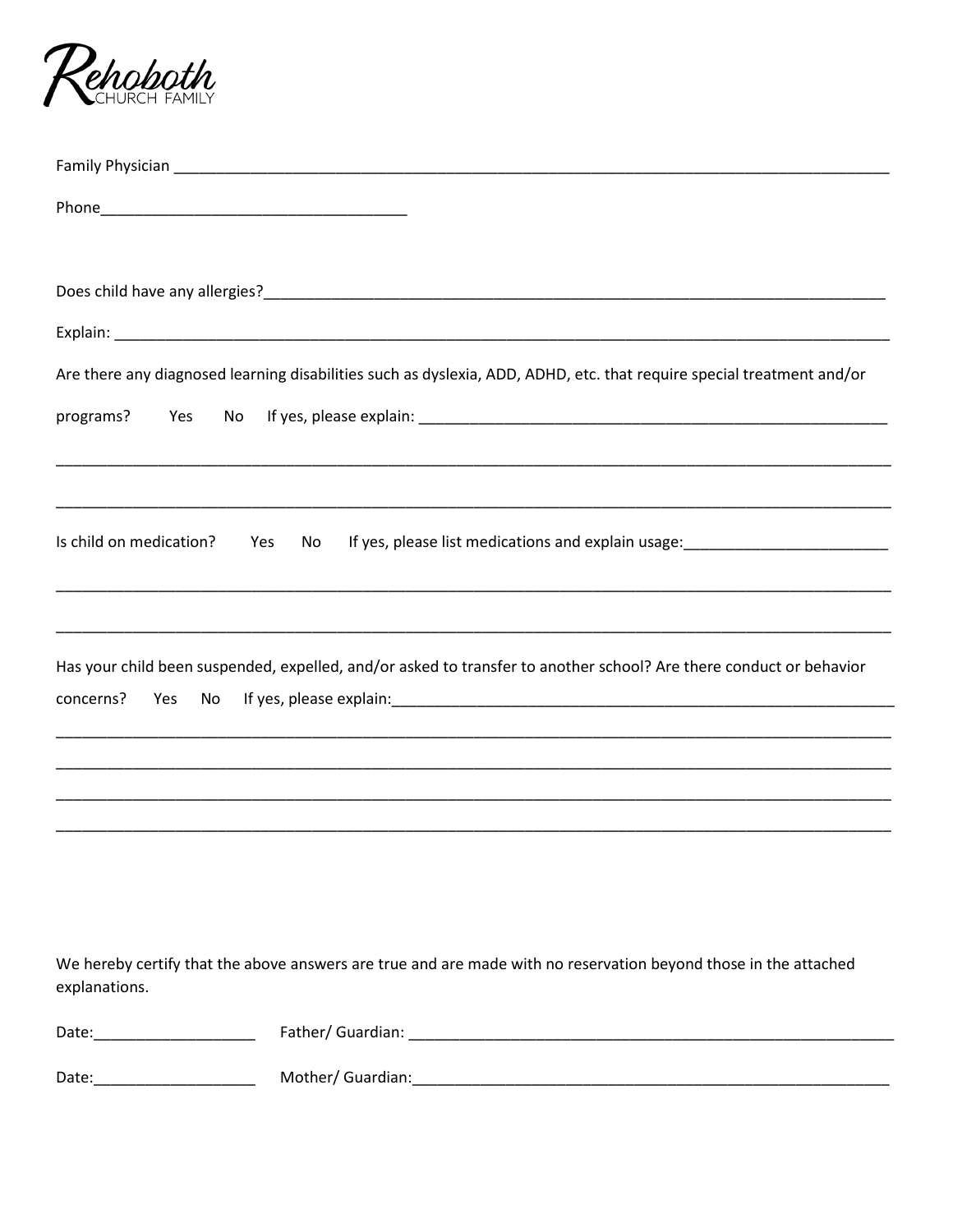

Information and Emergency Health Sheet

| Student Name (Last, First, Middle)                                                                                                                                                                                                  |  |       | <b>Preferred Name</b>                                                                                                              |  |  |
|-------------------------------------------------------------------------------------------------------------------------------------------------------------------------------------------------------------------------------------|--|-------|------------------------------------------------------------------------------------------------------------------------------------|--|--|
|                                                                                                                                                                                                                                     |  |       |                                                                                                                                    |  |  |
|                                                                                                                                                                                                                                     |  |       | Phone $\sqrt{2\pi r}$                                                                                                              |  |  |
|                                                                                                                                                                                                                                     |  |       |                                                                                                                                    |  |  |
|                                                                                                                                                                                                                                     |  |       |                                                                                                                                    |  |  |
|                                                                                                                                                                                                                                     |  |       |                                                                                                                                    |  |  |
|                                                                                                                                                                                                                                     |  |       |                                                                                                                                    |  |  |
|                                                                                                                                                                                                                                     |  |       |                                                                                                                                    |  |  |
|                                                                                                                                                                                                                                     |  |       |                                                                                                                                    |  |  |
|                                                                                                                                                                                                                                     |  |       |                                                                                                                                    |  |  |
|                                                                                                                                                                                                                                     |  |       | Marital Status: Narried Divorced Memarried Separated Midow/Widower Single                                                          |  |  |
| <b>Name</b><br>3.                                                                                                                                                                                                                   |  | Phone | Give 3 local people whom we could call in case of emergency if you or the caregiver cannot be reached.<br>Location<br>Relationship |  |  |
|                                                                                                                                                                                                                                     |  |       |                                                                                                                                    |  |  |
|                                                                                                                                                                                                                                     |  |       |                                                                                                                                    |  |  |
|                                                                                                                                                                                                                                     |  |       |                                                                                                                                    |  |  |
|                                                                                                                                                                                                                                     |  |       |                                                                                                                                    |  |  |
|                                                                                                                                                                                                                                     |  |       |                                                                                                                                    |  |  |
|                                                                                                                                                                                                                                     |  |       |                                                                                                                                    |  |  |
|                                                                                                                                                                                                                                     |  |       |                                                                                                                                    |  |  |
|                                                                                                                                                                                                                                     |  |       |                                                                                                                                    |  |  |
| Insured's Name <b>Manual Community of the Community of the Community</b> of the Community of the Community of the Community of the Community of the Community of the Community of the Community of the Community of the Community o |  |       |                                                                                                                                    |  |  |

#### **Parent Permission and Medical Release**

I hereby give permission to Rehoboth Classical Christian Academy staff to obtain any necessary medical treatment or hospital care for the above-mentioned child in the event of an emergency. I understand that all reasonable safety precautions will be taken at all times by the Rehoboth Classical Christian Academy staff. I also understand that if medical attention is needed, every reasonable attempt will be made to notify me and / or the emergency person stated above.

Signature of Parent/ Guardian\_\_\_\_\_\_\_\_\_\_\_\_\_\_\_\_\_\_\_\_\_\_\_\_\_\_\_\_\_\_\_\_\_\_\_\_\_\_\_\_\_\_\_\_\_\_\_\_\_\_\_\_\_\_\_\_\_\_\_\_\_\_\_\_\_\_\_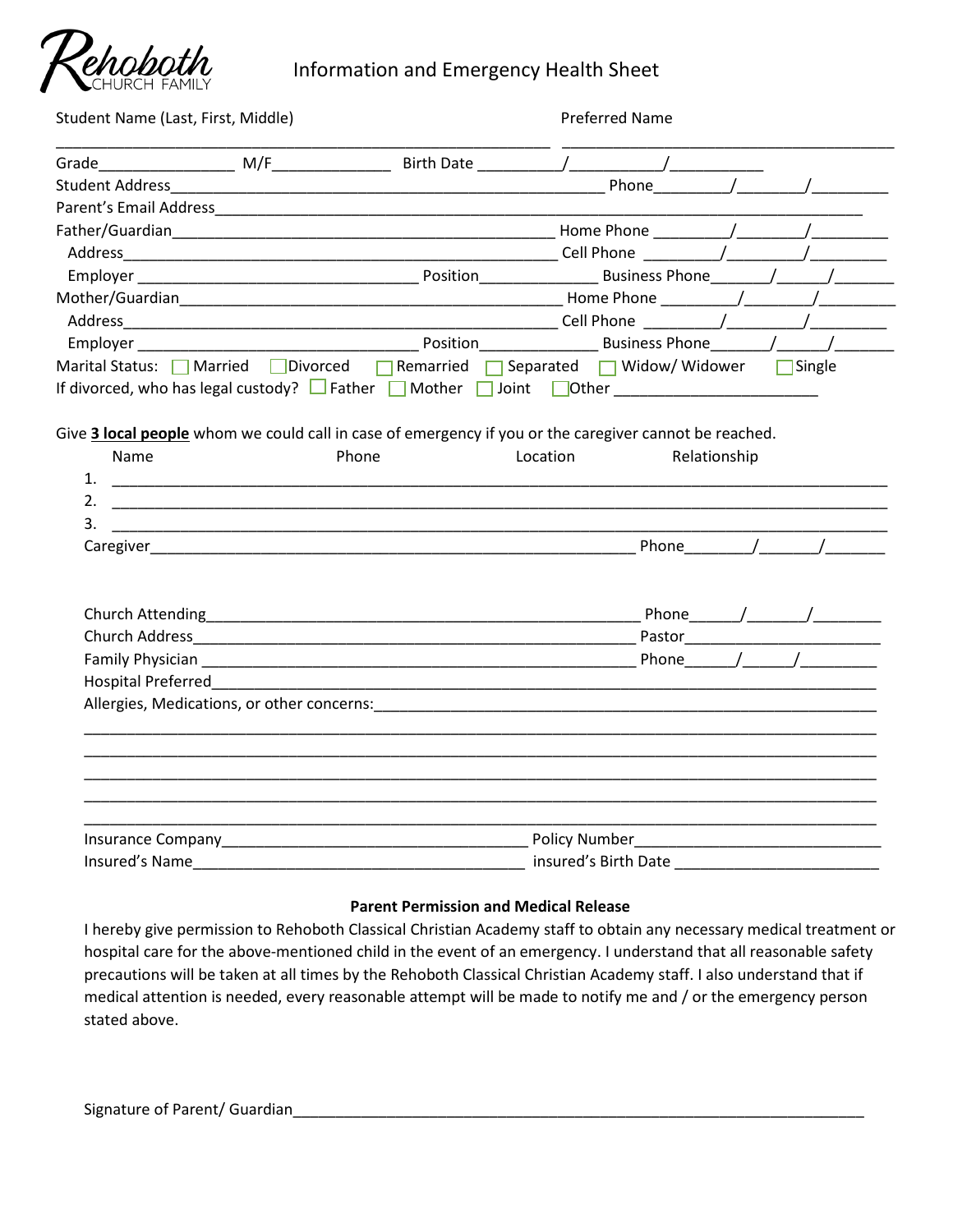

## Pick-Up List

In an on-going effort to safeguard your child, we have implemented a pick-up list. Only people who are on this list will be allowed to take your child off the school premises. If you want someone other than those listed on this list to pick up your child, you must notify the front desk in writing or your child will not be released.

|      |                                                                                                                                                         | Home Phone $\frac{1}{2}$ /                                                                                                              |
|------|---------------------------------------------------------------------------------------------------------------------------------------------------------|-----------------------------------------------------------------------------------------------------------------------------------------|
| Name | Phone                                                                                                                                                   | Relationship to Student                                                                                                                 |
| 1.   |                                                                                                                                                         |                                                                                                                                         |
| 2.   |                                                                                                                                                         |                                                                                                                                         |
| 3.   | $\sqrt{2}$                                                                                                                                              |                                                                                                                                         |
| 4.   |                                                                                                                                                         | $\overline{1}$ , and the contract of $\overline{1}$ , and $\overline{1}$ , and $\overline{1}$ , and $\overline{1}$ , and $\overline{1}$ |
| 5.   | $\mathcal{L} = \{ \mathcal{L} \mid \mathcal{L} \in \mathcal{L} \}$ . The contract of $\mathcal{L} = \{ \mathcal{L} \mid \mathcal{L} \in \mathcal{L} \}$ | $\mathcal{L}$ and the contract of $\mathcal{L}$                                                                                         |
| 6.   |                                                                                                                                                         |                                                                                                                                         |
|      |                                                                                                                                                         |                                                                                                                                         |

|  | Parent Signature | Date. |
|--|------------------|-------|
|--|------------------|-------|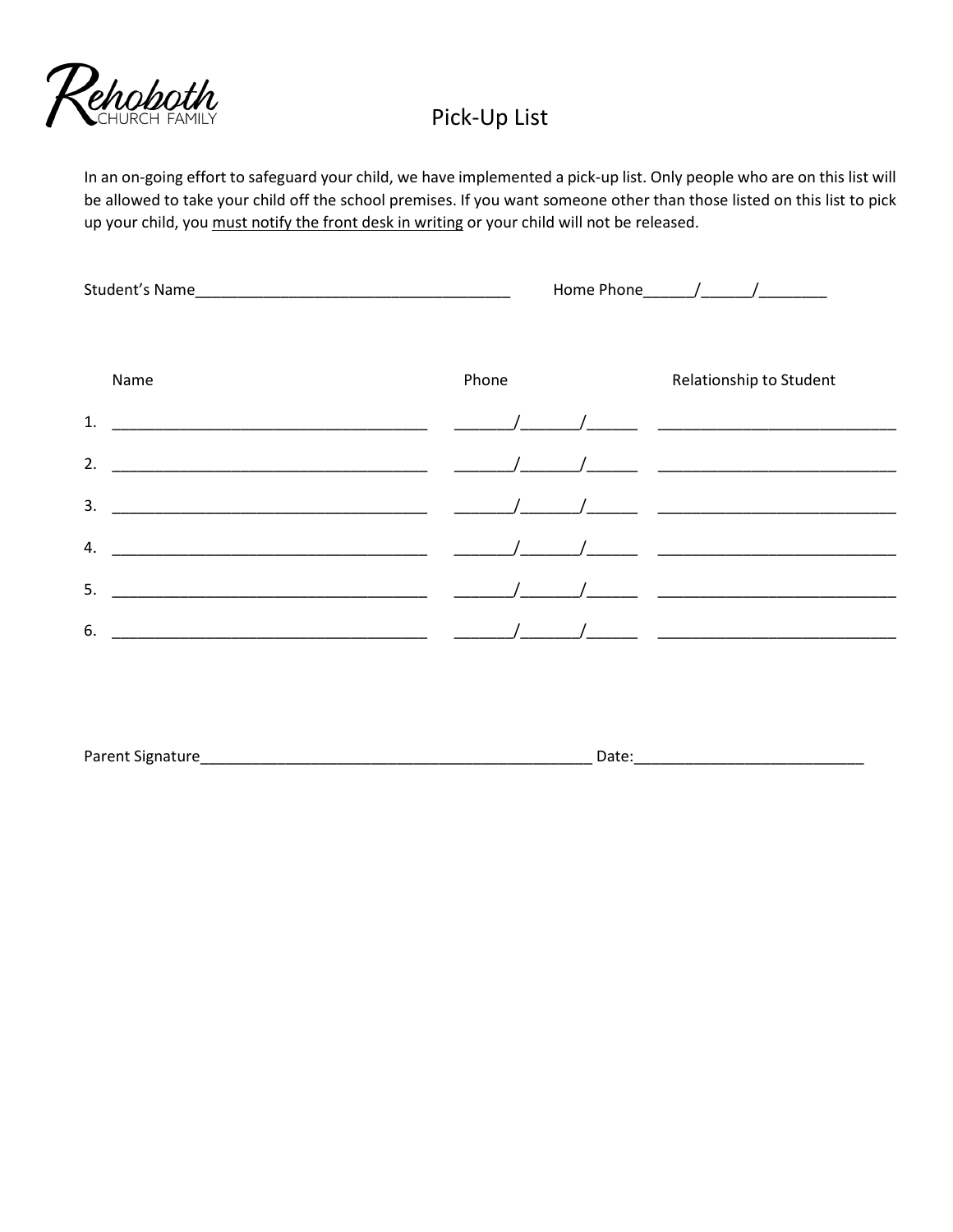

# **Statement of Cooperation**

Student's Full Name\_\_\_\_\_\_\_\_\_\_\_\_\_\_\_\_\_\_\_\_\_\_\_\_\_\_\_\_\_\_\_\_\_\_\_\_\_\_\_\_\_\_\_\_\_\_\_

In making this application, we affirm our commitment to the policies, procedures, and Statement of Faith as listed below:

- A. Although children of many Christian denominations make up the Rehoboth Classical Christian Academy student body, each student and parent enters with the awareness that all teaching will be based upon the school's Statement of Faith.
- B. Rehoboth Classical Christian Academy accepts the doctrine of "in loco parentis" (or in the place of the parents). We emphatically view the school, home, and local church as a partnership and the school's primary function to assist parents in fulfilling their responsibility to "train up a child in the way they are to go" (Proverbs 22:6)

Furthermore, I/we agree:

- 1. To authorize Rehoboth Classical Christian Academy to exercise its prerogatives as explained above in its role "in loco parentis" on behalf of my child. I/we understand that this includes permission to (a) discipline as deemed wise and expedient for my child; (b) to counsel my child biblically; (c) to be counseled biblically when matters of my child's welfare arise. (Proverbs 13:24; 19:18; 29:15; Ephesians 6:1-2; Hebrews 12:6)
- 2. That, if our son/daughter is involved in any disciplinary action, or should become involved in any trouble with other students, or should a misunderstanding arise between my student and the teacher, we will endeavor to settle any grievances quickly and according to spiritual principles (Matthew 18 and Galatians 6).
- 3. That assessments will be made to cover damage to school property (including breakage of windows, abuse, of books, etc.).
- 4. That RCCA may at any time dismiss a student who, in the opinion of the administration, has a scholastic or conduct record that does not fit into the spirit of the school, regardless of whether or not the student conforms to the specific rules and regulations of the school. I/we understand that attendance at Rehoboth Classical Christian School is a privilege, not a right.
- 5. To pay tuition according to the schedule or to other arrangements that shall be made. I/we understand that report cards may be withheld if required payments are not made or arranged for. I /we also understand that if the account is past due, and no arrangements have been made, my child will no longer be able to attend Rehoboth Classical Christian Academy.
- 6. To give permission for my child to take part in all school activities, including school sponsored field trips away from the school premises and absolve the school from liability to me or my child because of any injury to my child at school or during a school activity.
- 7. To help my child with homework when necessary and cooperate with the academic goals of the school.

\_\_\_\_\_\_\_\_\_\_\_\_\_\_\_\_\_\_\_\_\_\_\_\_\_\_\_\_\_\_\_\_\_\_\_\_\_\_\_\_\_\_\_\_\_\_\_\_\_\_\_\_\_\_\_\_\_\_\_\_\_\_\_\_\_\_\_\_\_\_\_\_\_\_\_\_\_\_

\_\_\_\_\_\_\_\_\_\_\_\_\_\_\_\_\_\_\_\_\_\_\_\_\_\_\_\_\_\_\_\_\_\_\_\_\_\_\_\_\_\_\_\_\_\_\_\_\_\_\_\_\_\_\_\_\_\_\_\_\_\_\_\_\_\_\_\_\_\_\_\_\_\_\_\_\_\_

8. To give the school permission (in case of emergency) to provide or obtain appropriate medical help for my child.

**I have read or will read the above Statement of Cooperation and the Parent/Student Handbook and fully understand and agree to support the conditions and terms stated. (Signature required by both parents.)** 

Signature of Mother/Guardian and Date

Signature of Father/Guardian and Date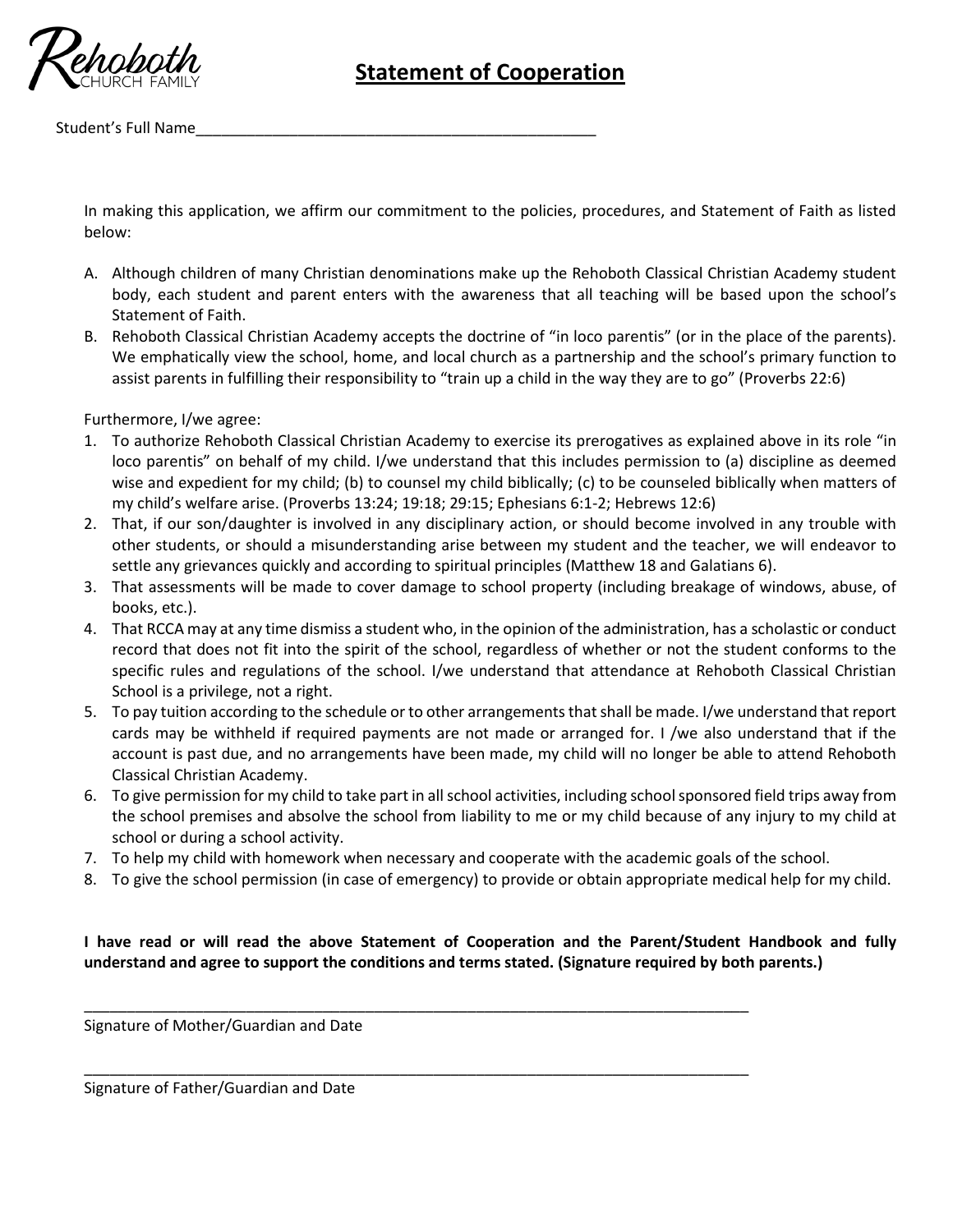

Student(s)\_\_\_\_\_\_\_\_\_\_\_\_\_\_\_\_\_\_\_\_\_\_\_\_\_\_\_\_\_\_\_\_\_\_\_\_\_\_\_\_\_\_\_\_\_\_\_\_\_\_\_\_\_\_\_\_\_\_\_\_\_\_\_\_\_\_\_\_\_\_\_\_\_\_\_\_\_\_\_\_\_\_\_\_\_\_

School/Grade

## **Consent for Release of Personally Identifiable Information**

For the purpose of this release, personally identifiable information shall be limited to the student's name, photograph, video, yearbook, school website, or newsletter of student.

I, the undersigned, do do not give permission to Rehoboth Classical Christian Academy staff to release personally identifiable information from the above-named student for the sole purpose of use in the class photograph, school or local newspaper or other media, school programs, and personal support requests from parent organizations.

\_\_\_\_\_\_\_\_\_\_\_\_\_\_\_\_\_\_\_\_\_\_\_\_\_\_\_\_\_\_\_\_\_\_\_\_\_\_\_\_\_\_\_\_\_\_\_\_\_\_\_ \_\_\_\_\_\_\_\_\_\_\_\_\_\_\_\_\_\_\_\_\_\_\_\_\_\_\_\_\_\_\_

Signature of Parent/Guardian Date Date Date

### **Parent's Code**

- 1. With the aid of the Holy Spirit, I will strive to walk in the way of the Lord.
- 2. I will pray earnestly for my child and my home.
- 3. I will pray earnestly for Rehoboth Classical Christian Academy.
- 4. I will cooperate fully in the educational functions of RCCA, doing my best to make Christian education effective in the life of each of my child that he or she may love and serve the Lord Jesus Christ all of his or her life.
- 5. I will pay all financial obligations to RCCA on or before the date due. If I am ever unable to pay on time, I will notify the bookkeeper in advance, a) giving a reasonable explanation for the delay, and b) stating when payment can be made.
- 6. I will support the school by gifts in addition to my tuition payments and fees, as the Lord enables. As God has prospered us, may we be faithful to Him.
- 7. I will undertake volunteer duties and responsibilities for RCCA as opportunities arise and as God provides time and strength.
- 8. I will recommend RCCA to other Christian families as opportunities arise.
- 9. I will attend meetings and parent functions of the of the school regularly and will make every effort to have my child present at all school programs.
- 10. If I become dissatisfied with the school in any respect, I will seek to resolve the matter with the person/persons most directly involved rather than spread criticism or hold a negative attitude in my heart. I will go to the teacher first, Headmaster second, and School Board last.
- 11. I will seek the advancement of RCCA in all areas. I will speak positively about the school in the community and support all school efforts to accommodate my child.

\_\_\_\_\_\_\_\_\_\_\_\_\_\_\_\_\_\_\_\_\_\_\_\_\_\_\_\_\_\_\_\_\_\_\_\_\_\_\_\_\_\_\_\_\_\_\_\_\_\_\_\_\_\_\_ \_\_\_\_\_\_\_\_\_\_\_\_\_\_\_\_\_\_\_\_\_\_\_\_\_\_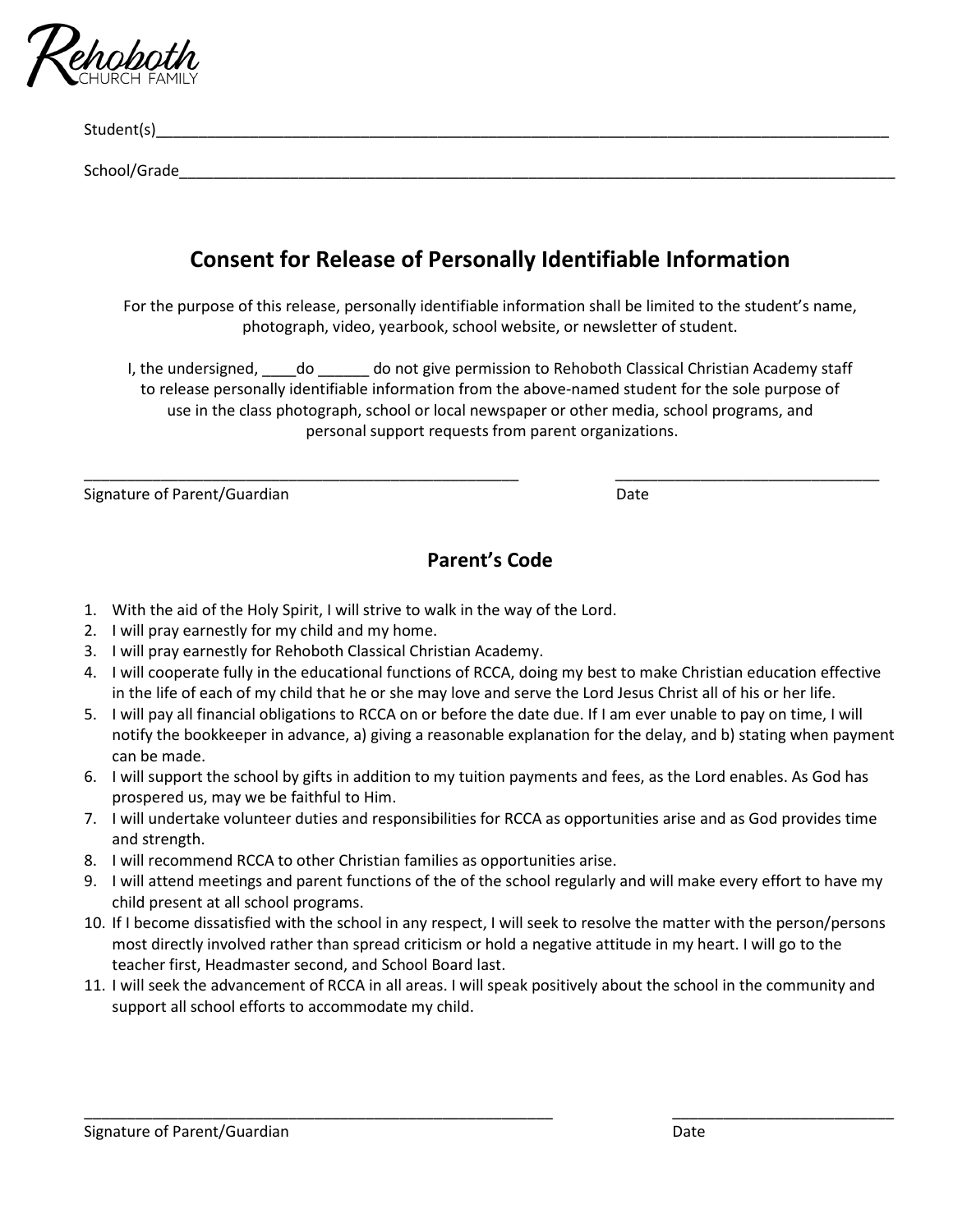

## **Parental Permission "Accidents" Requiring Teacher Aid**

Occasionally children will have an "accident" when they cannot reach a restroom in a timely fashion. In such a case, the school will use spare uniform you set aside in your child's classroom to replace your child's soiled clothing. If your child does not have a spare uniform set aside in his/her classroom, one will be selected from the RCCA uniform store and billed to the party responsible for tuition payment. However, wet clothing may be difficult for a young child to remove on his/her own. With your permission, the child's teacher or aide would be available to aid in this process. In all cases the school secretary would attempt to reach a parent/ guardian to let them know of the "accident."

Wet clothing will be sent home in a dark plastic bag.

Please sign the following permission slip if you are willing for school personnel to help your child change wet clothing. If you would rather be notified so that you could bring dry clothing, please also indicate below:

I hereby give permission for school personnel to help my child to change wet clothing during the school year

| Parent Signature     |  |  |  |
|----------------------|--|--|--|
| <b>Student Name:</b> |  |  |  |
| $ -$                 |  |  |  |

\_\_\_\_\_\_\_\_\_\_\_\_\_\_\_\_\_\_\_\_\_\_\_\_\_\_\_\_\_\_\_\_\_\_\_\_\_\_\_\_\_\_\_\_\_\_\_\_\_\_\_\_\_\_\_\_\_\_\_\_\_\_\_\_\_\_\_\_\_\_\_\_\_\_\_\_\_\_\_\_\_\_\_\_\_\_\_\_\_\_\_\_\_\_

Date\_\_\_\_\_\_\_\_\_\_\_\_\_\_\_\_\_\_\_\_\_\_

I prefer to be called and to either come pick up my child or to bring him/her dry clothing:

| $\Box$ Yes<br>My child will be potty-trained by the first day of school                                              |
|----------------------------------------------------------------------------------------------------------------------|
|                                                                                                                      |
| I understand that if my child has no spare uniform clothing in his/her classroom that clothing will be selected from |
| RCCA Uniform Store and billed to the party responsible for tuition. $\Box$ Yes                                       |
|                                                                                                                      |